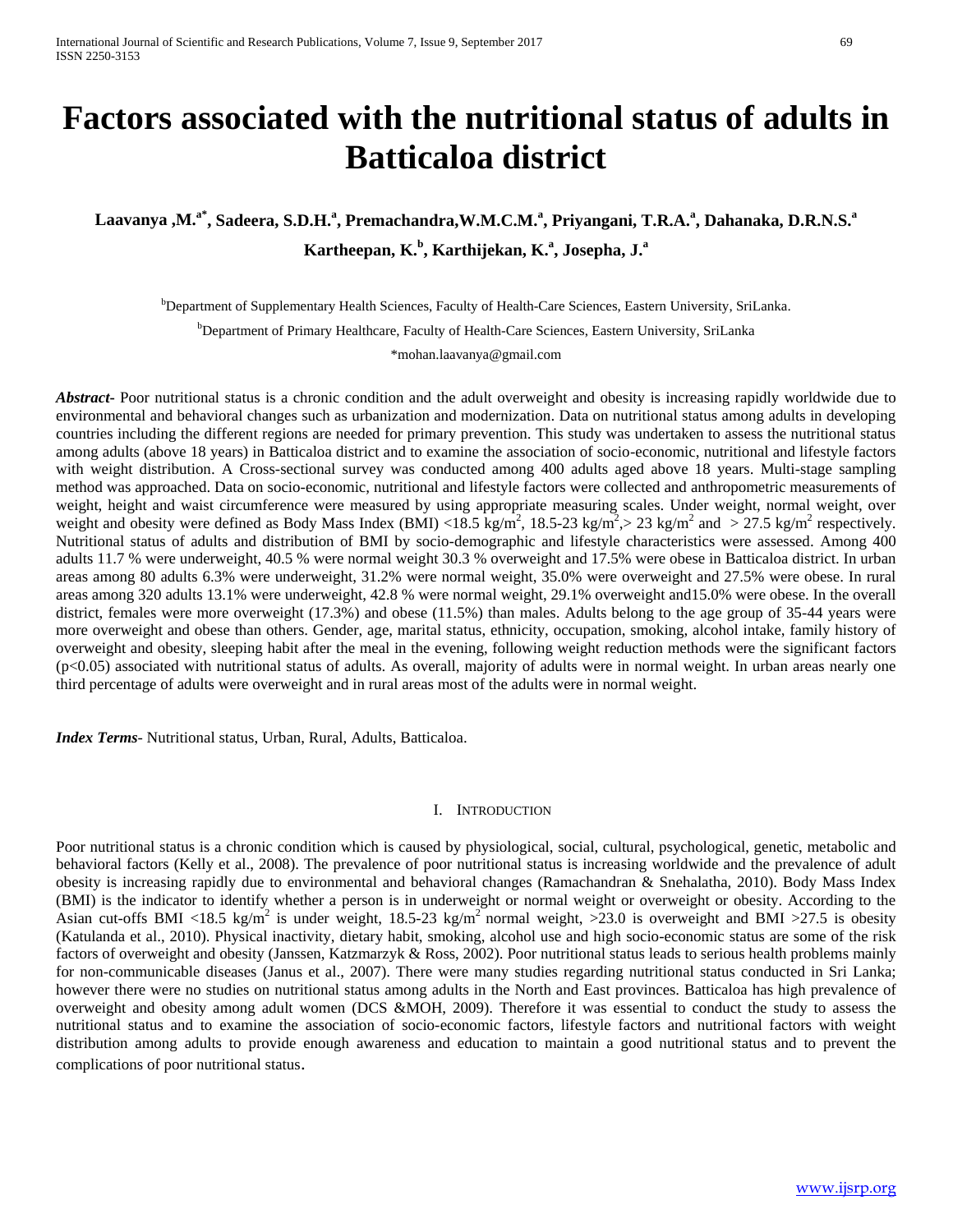#### II. METHODOLOGY

A Cross-sectional study was conducted among 400 adults (above 18 years old) including 213 females and 117 males from five Divisional Secretariat divisions in urban and rural areas in Batticaloa district. From Manmunai North, Eravur Pattu, Porathivu pattu, Manmunai south and Eruvil Pattu and Koralai Pattu South administrative divisions 40 Grama Niladhari divisions were selected according to the population. Families from each Grama Niladhari divisions were selected by systematic random sampling method. One adult from each family was selected by the tossing method as a respondent. Data were collected from those who were willing to participate in the study and respondents who were not present at the time of study, who refused to participate in the study, who were physically disabled, adults who were mentally disabled, pregnant mothers and adults who were not a permanent resident of study areas were excluded from the study. The respondents were thoroughly explained about the study and written consent was obtained before the data collection. Anonymity was ensured throughout the study. Data were collected by investigators through a structured interviewer administered questionnaire and anthropometric measurements of weight, height and waist circumference of adults were measured by investigators. All anthropometric measurements were performed by standard procedures; weight was measured with a mechanical personal scale (model- CAMRY, model number –BS 2014); weighing scale was calibrated by taking an average of more than one measurement for a known weight and the difference was adjusted nearest to 100g. Height was measured in a standing position, without shoes and waist circumference was measured at the approximate midpoint between the lower margin of the last palpable rib and the top of the iliac crest with the nearest 1cm using a non-stretchable steel measuring tape and the BMI was computed as Weight (Kg) / Height<sup>2</sup> (m<sup>2</sup>).Collected data were transferred to SPSS 19 statistical software and analyzed based on the research problem, objectives and variables. Gender and age related prevalence and overall prevalence were estimated for urban areas in Batticaloa district with the use of following equations.

# III. RESULTS AND FINDINGS

| Area<br>Urban<br>Rural<br>Gender<br>Male<br>Female<br>Age<br>19-24<br>$25 - 34$<br>35-44<br>45-54<br>55-64<br>> 64<br>Ethnicity<br>Tamils<br>Muslims<br>Sinhalese<br>Religion | No.            | $(\%)$                   |
|-------------------------------------------------------------------------------------------------------------------------------------------------------------------------------|----------------|--------------------------|
|                                                                                                                                                                               |                |                          |
|                                                                                                                                                                               | $80\,$         | $20.0\,$                 |
|                                                                                                                                                                               | 320            | $80.0\,$                 |
|                                                                                                                                                                               |                |                          |
|                                                                                                                                                                               | 187            | 46.8                     |
|                                                                                                                                                                               | 213            | 53.2                     |
|                                                                                                                                                                               |                |                          |
|                                                                                                                                                                               | 48             | 12.0                     |
|                                                                                                                                                                               | 90             | 22.5                     |
|                                                                                                                                                                               | 102            | 25.5                     |
|                                                                                                                                                                               | 75             | 18.7                     |
|                                                                                                                                                                               | 55             | 13.8                     |
|                                                                                                                                                                               | $30\,$         | $7.5\,$                  |
|                                                                                                                                                                               |                |                          |
|                                                                                                                                                                               | 392            | 98.0                     |
|                                                                                                                                                                               | $8\,$          | $2.0\,$                  |
|                                                                                                                                                                               | $\overline{a}$ | $\overline{\phantom{a}}$ |
|                                                                                                                                                                               |                |                          |
| Hindus                                                                                                                                                                        | 355            | 88.8                     |
| Islamic                                                                                                                                                                       | $\,8\,$        | $2.0\,$                  |
| Christians                                                                                                                                                                    | 37             | 9.2                      |

#### **Table 1: Description of the socio-demographic variables of adults in Batticaloa district**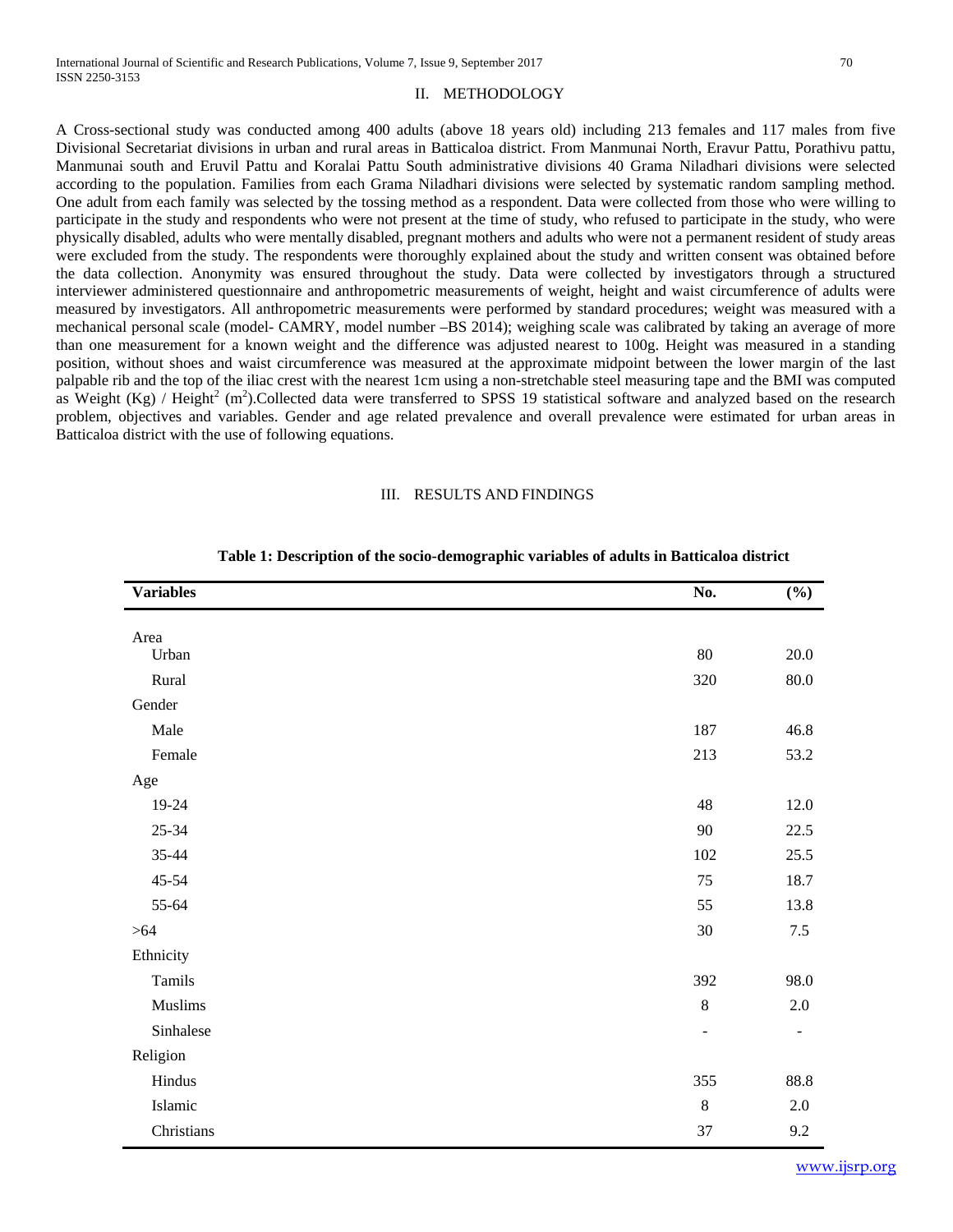| ----<br><b>Buddhist</b>                  | $\overline{a}$ |      |
|------------------------------------------|----------------|------|
| Education                                |                |      |
| Primary                                  | 72             | 18.0 |
| Junior secondary                         | 78             | 19.5 |
| Senior secondary                         | 189            | 47.3 |
| Tertiary/Collegiate                      | 52             | 13.0 |
| No education                             | 9              | 2.2  |
| Family income(monthly)                   |                |      |
| $<$ 15 000                               | 148            | 37.0 |
| 15 000-30 000                            | 175            | 43.7 |
| 30 001-50 000                            | 63             | 15.8 |
| >50000                                   | 14             | 3.5  |
| Smoking habits                           |                |      |
| Yes                                      | 56             | 14.0 |
| No                                       | 344            | 86.0 |
| Family history of overweight and obesity |                |      |
| Yes                                      | 87             | 21.8 |
| No                                       | 307            | 76.8 |
| Don't know                               | 6              | 1.5  |
| Following weight reduction               |                |      |
| Yes                                      | 62             | 15.5 |
| $\rm No$                                 | 338            | 84.5 |
| Sleeping habits in evening               |                |      |
| Yes                                      | 215            | 53.8 |
| $\rm No$                                 | 185            | 46.2 |

The study was conducted among 400 adults who were above 18 years old in urban and rural areas of Batticaloa district. Out of them 80% (n=320) were from rural areas. 53.2 % (n=187) were males. Tamils (98 %, n=392) were the majority among the study samples. 25.5% (n=102) of adults come under the age group of 35-44 years; 47.3% (n=189) had senior secondary education, 37 % (n= 142) adults had family income of less than 15 000, 3.5% (n=14) had more than 50 000 and others had middle income. 14 % (n=56) were smokers; 21.8 % (n=87) adult had family history of overweight and obesity and 76.8 % (n=307) had no any family history of overweight and obesity; 84.5% (n=338); 53.8 % (n=215) adults had the habit of sleeping in evening after the meal.



Out of 400 adults 11.7 % were underweight, 40.5% were normal weight, 30.3% (n=121)were overweight and 17.5% (n=70) were obese.

> Fig 1:- Weight distribution of adults in Batticaloa district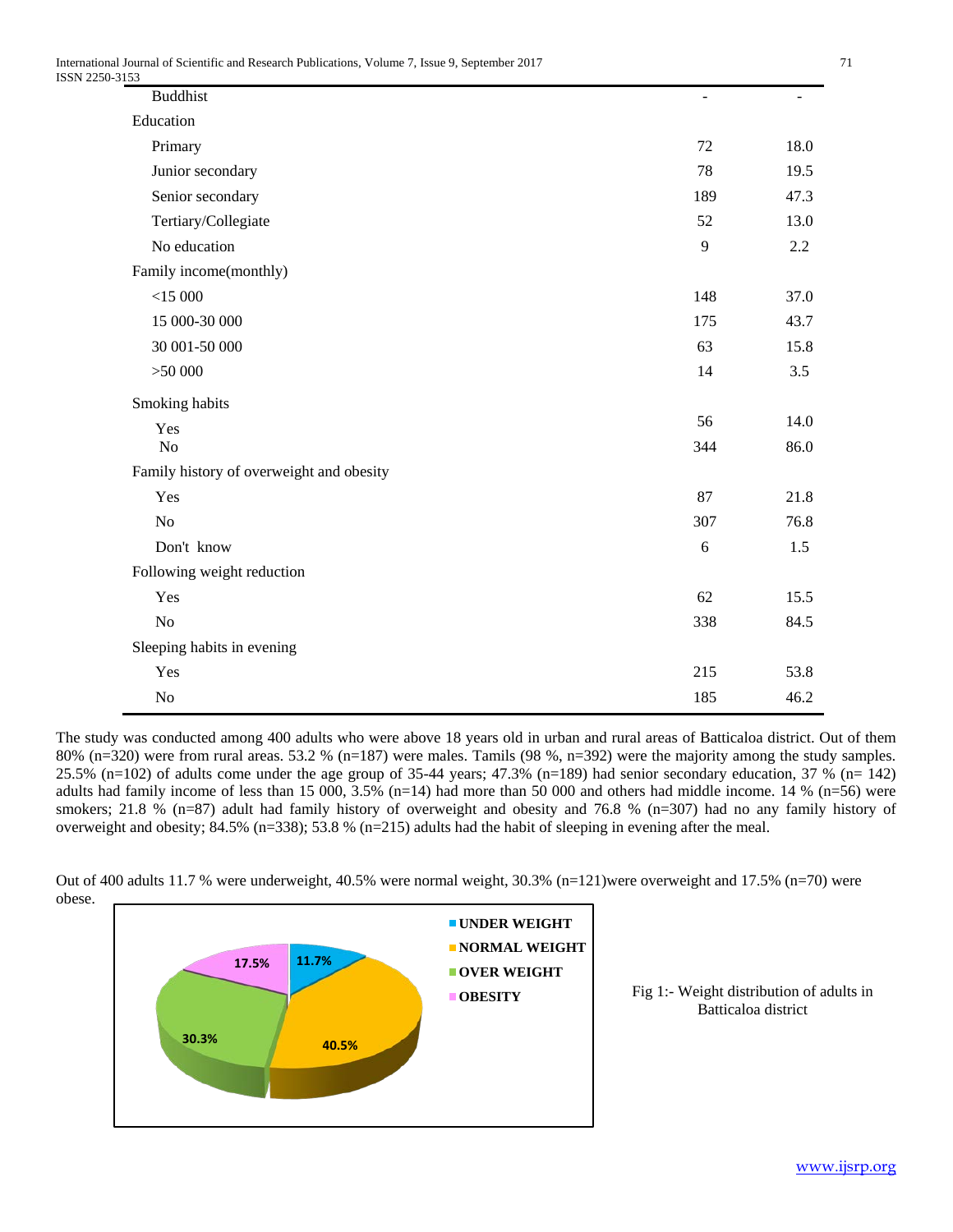| <b>Variables</b> | Underweight                        |                          | Normal weight                      |               | Overweight                         |               |                                                | <b>Obesity</b> |
|------------------|------------------------------------|--------------------------|------------------------------------|---------------|------------------------------------|---------------|------------------------------------------------|----------------|
|                  | $\underline{\mathbf{N}\mathbf{o}}$ | $\frac{0}{0}$            | $\underline{\mathbf{N}}\mathbf{0}$ | $\frac{0}{0}$ | $\underline{\mathbf{N}\mathbf{0}}$ | $\frac{0}{0}$ | $\underline{\mathbf{N}}\underline{\mathbf{0}}$ | $\frac{0}{0}$  |
| Gender           |                                    |                          |                                    |               |                                    |               |                                                |                |
| Male             | $\mathbf{1}$                       | (1.3)                    | 16                                 | (20.0)        | 16                                 | (20.0)        | $\tau$                                         | (8.8)          |
| Female           | 4                                  | (5.0)                    | 9                                  | (11.3)        | 12                                 | (15.0)        | 15                                             | (18.8)         |
|                  |                                    |                          |                                    |               |                                    |               |                                                |                |
| Age              |                                    |                          |                                    |               |                                    |               |                                                |                |
| 19-24            | $\overline{\phantom{a}}$           |                          | 5                                  | (6.3)         | 1                                  | (1.3)         | $\overline{\phantom{a}}$                       |                |
| 25-34            | 3                                  | (3.8)                    | 6                                  | (7.5)         | 6                                  | (7.5)         | 4                                              | (5.0)          |
| 35-44            | $\mathbf{1}$                       | (1.3)                    | 7                                  | (8.8)         | 9                                  | (11.3)        | 10                                             | (12.5)         |
| $45 - 54$        | $\blacksquare$                     | $\overline{\phantom{a}}$ | 3                                  | (3.8)         | $\tau$                             | (8.8)         | 6                                              | (7.5)          |
| 55-64            | $\qquad \qquad -$                  | $\overline{\phantom{a}}$ | 3                                  | (3.8)         | $\overline{4}$                     | (5.0)         | $\overline{2}$                                 | (2.5)          |
| $>64$            | $\mathbf{1}$                       | (1.3)                    | $\mathbf{1}$                       | (1.3)         | $\mathbf{1}$                       | (1.3)         | $\overline{\phantom{a}}$                       |                |
| Over all status  | 5                                  | (6.3)                    | 25                                 | (31.3)        | 28                                 | (35.0)        | 22                                             | (27.5)         |

**Table 2: Nutritional status of adults in urban areas**

In the urban areas  $6.3\%(n=5)$  were underweight; among them  $5\%(n=4)$  were females and  $3.8\%(n=3)$  of adults were in the age group of 25-34 years. 31.3%(n=25) of adults were normal weight; among them  $20\%$ (n=16) were males and 8.8 %(n=3) of adults were in the age group of 35-44 years. 35% (n=28) of adults were overweight; among them 20% (n=16) of adults were males and 11.3% (n=9) of adults were in the age group of 35-44 years.27.5% (n=22) of adults were obese; among them 18.8% (n=15) of adults were females and 12.5% (n=10) of adults were in the age group of 35-44 years.

| <b>Variables</b> |                                    | Underweight     | Normal weight                      |                 | Overweight                         |               |                                    | <b>Obesity</b> |
|------------------|------------------------------------|-----------------|------------------------------------|-----------------|------------------------------------|---------------|------------------------------------|----------------|
|                  | $\underline{\mathbf{N}\mathbf{o}}$ | $\frac{(0)}{0}$ | $\underline{\mathbf{N}\mathbf{o}}$ | $\frac{(0)}{0}$ | $\underline{\mathbf{N}\mathbf{0}}$ | $\frac{0}{0}$ | $\underline{\mathbf{N}\mathbf{0}}$ | $\frac{0}{0}$  |
| Gender           |                                    |                 |                                    |                 |                                    |               |                                    |                |
| Male             | 22                                 | (6.9)           | 72                                 | (22.5)          | 36                                 | (11.3)        | 17                                 | (5.3)          |
| Female           | 20                                 | (6.3)           | 65                                 | (20.3)          | 57                                 | (17.8)        | 31                                 | (9.7)          |
|                  |                                    |                 |                                    |                 |                                    |               |                                    |                |
| Age              |                                    |                 |                                    |                 |                                    |               |                                    |                |
| 19-24            | 12                                 | (3.8)           | 18                                 | (5.6)           | 10                                 | (3.1)         | $\boldsymbol{2}$                   | (0.6)          |
| $25 - 34$        | 9                                  | (2.8)           | 29                                 | (9.1)           | 24                                 | (7.5)         | 9                                  | (2.8)          |
| 35-44            | 5                                  | (1.6)           | 19                                 | (5.9)           | 30                                 | (9.4)         | 21                                 | (6.6)          |
| 45-54            | $\tau$                             | (2.2)           | 27                                 | (8.4)           | 15                                 | (4.7)         | 10                                 | (3.1)          |
| 55-64            | 3                                  | (0.9)           | 27                                 | (8.4)           | 11                                 | (3.4)         | 5                                  | (1.6)          |
| $>64$            | $\sqrt{6}$                         | (1.9)           | 17                                 | (5.3)           | 3                                  | (0.9)         | $\mathbf{1}$                       | (0.3)          |
|                  |                                    |                 |                                    |                 |                                    |               |                                    |                |
| Over all status  | 42                                 | (13.1)          | 137                                | (42.8)          | 93                                 | (29.1)        | 48                                 | (15.0)         |

# **Table 3: Nutritional status of adults in rural areas**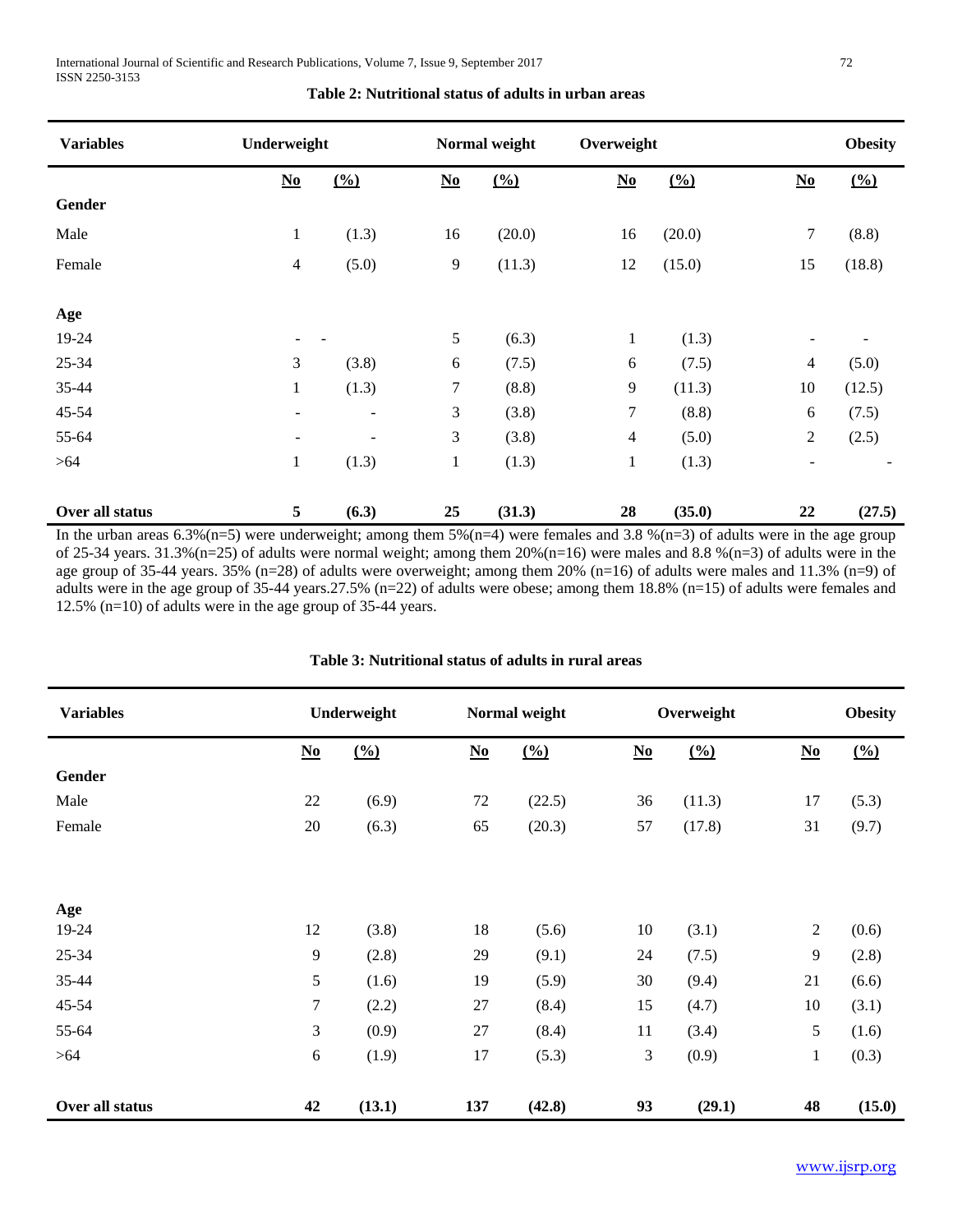In the rural areas out of 320 adults 13.1% (n=42) were underweight; among them 6.9% (n=22) were males and 3.8 %(n=12) of adults were in the age group of 19-24years. 42.8% (n=137) of adults were normal weight; among them 22.5% (n=72) were males and 9.1  $%$ (n=29) of adults were in the age group of 25-34 years. 29.1% (n=93) of adults were overweight; among them 17.8% (n=57) of adults were females and 9.4% (n=30) of adults were in the age group of 35-44 years.15.0% (n=48) of adults were obese; among them 9.7%  $(n=31)$  of adults were females and 6.6%  $(n=21)$  of adults were in the age group of 35-44 years.

| <b>Significant variables</b>    | p value |
|---------------------------------|---------|
| <b>Family history</b>           | 0.045   |
| Activities to reduce the weight | 0.000   |
| Sleeping habit in evening       | 0.001   |
| Duration of sleeping in evening | 0.006   |

# **Table 4: - Significant levels of significant variables for rural area.**

Activities taken to reduce the weight (p=0.000) was more significantly associated and family history was less significantly associated  $(p=0.045)$  with overweight and obesity than other significant variables among the adults in rural area. There were no any significant associations of variables with weight distribution in the urban area.

| <b>Significant variables</b>      | p value |
|-----------------------------------|---------|
| Gender                            | 0.008   |
| Ethnicity                         | 0.003   |
| Religion                          | 0.013   |
| Smoking                           | 0.010   |
| Family history                    | 0.002   |
| Following weight reduction        | 0.000   |
| Sleeping habit in evening         | 0.000   |
| Frequency of meal intake in a day | 0.034   |

|  |  |  | Table 5: - Significant levels of significant variables for Batticaloa district |
|--|--|--|--------------------------------------------------------------------------------|
|  |  |  |                                                                                |

When assess the significant levels of significant factors for Batticaloa district, following weight reduction (p=0.000) and the sleeping habit in the evening after the meal ( $p=0.000$ ) were highly significant and frequency of meal intake in a day ( $p=0.034$ ) was the less significant with overweight and obesity of adults in the Batticaloa district.

# **IV. DISCUSSION**

Poor nutritional status is a chronic condition, caused by physiological, social, cultural, psychological, genetic, metabolic and behavioral factors (Kelly et al., 2008). The prevalence of overweight and obese people is increasing worldwide and the prevalence of adult obesity is increasing rapidly due to environmental and behavioral changes (Ramachandran & Snehalatha, 2010).Nutritional status of adults and the associated risk factors of weight distribution were assessed for Batticaloa district. The present study reveals that majority of adults present with normal weight as well as overweight and not obese or underweight. Similar association was seen in other studies done in Vietnamese adults (Trinh et al., 2009) and done in young adults in Uganda (Balawa et al., 2010). at the same time some other studies show the opposite association, done in adults from rural and urban areas of United States (Michimi &Wimberly, 2010) and in Mississippi (Zhang & Mozee 2014).

The present study reveals that in the urban area, males were normal weight and overweight and obesity was high in females, and similar finding was there in a study which was done in China among rural adults (Tian et al., 2009). There are no any significantly associated risk factors to overweight and obesity in the urban area. Another study shows the associated risk factors of overweight and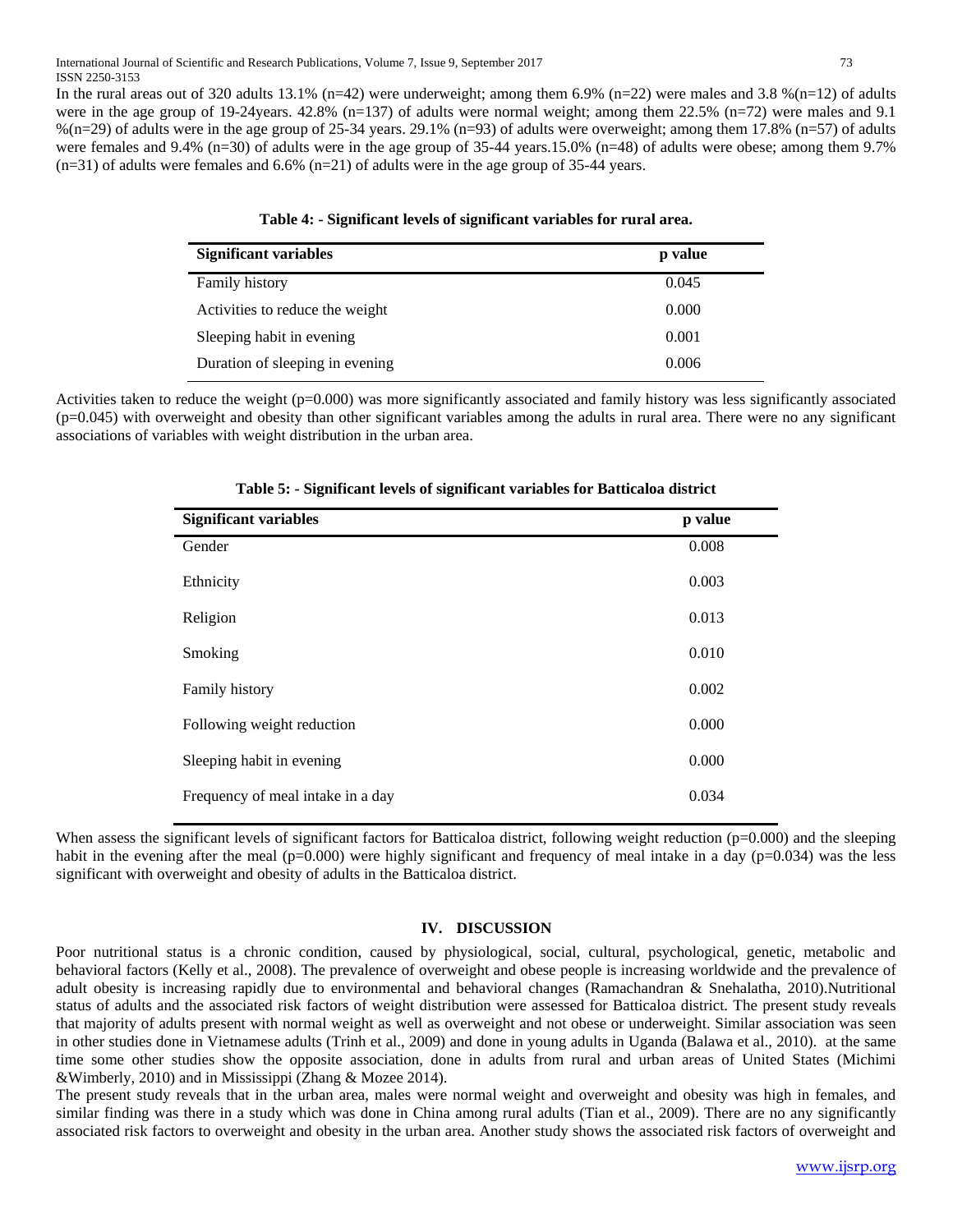obesity of adults in the urban area, such as social and lifestyle factors; done in north Iran (*Hajian-Tilaki&Heidari, 2007*). Majority of rural women presented with overweight and obesity; a study done in Thailand rural areas shows that prevalence was low in women (Aekplakorn et al., 2007) and family history of obesity, activities for weight reduction, sleeping habit after the meal in evening and the duration had significant association with overweight and obesity in rural areas.

Overweight and obesity was high among both males and females those who were between the age of 35-54 years and less in the age group of 19-24 years and above 64 years and underweight or normal weight adults come in the age group of 19-34 years; as similar, a study which was done among Shanghai adults in china reveals that BMI was significantly high in age group of 35-44 years and low above 65 years (Hou et al., 2008); another study done in Indian women shows the higher prevalence in the age group of 40-49 years(Garg et al., 2010) and a study done in province of Vojvodina, Serbia shows the higher prevalence in both males and females of 60-69 years(Grujic et al., 2009).

Present study reveals that gender, marital status, ethnicity, religion, smoking habit and frequency in a day, alcohol intake, were significantly associated factors for the overall weight distribution for Batticaloa district rather than the significant variables observed in rural areas. A study done in Chinese adults in Shanghai shows that, overweight and obesity had negative association with smoking and positive association with alcoholism and having family history of overweight and obesity (Hou et al., 2008); another study done in Netherland regarding prevalence of overweight and obesity shows the similar association with significant variables of sleeping habit and weight reduction activities [\(Deurenberg](http://www.ncbi.nlm.nih.gov/pubmed?term=Deurenberg%20P%5BAuthor%5D&cauthor=true&cauthor_uid=2675827) & [Hautvast, 1998\)](http://www.ncbi.nlm.nih.gov/pubmed?term=Hautvast%20JG%5BAuthor%5D&cauthor=true&cauthor_uid=2675827).

Number of parity of women was significantly associated with overweight and obesity in Batticaloa district. A study done in urban Indian women regarding prevalence of overweight and obesity shows the association with the significant variables of number of parity and marital status [\(Gouda](http://www.ncbi.nlm.nih.gov/pubmed?term=Gouda%20J%5BAuthor%5D&cauthor=true&cauthor_uid=24847596) & [Prusty 2014\)](http://www.ncbi.nlm.nih.gov/pubmed?term=Prusty%20RK%5BAuthor%5D&cauthor=true&cauthor_uid=24847596) and another study shows positive association of marital status with increased BMI in both men and women which was done in Greek adults (Tzotzas et al.,2010). Present study reveals that the dietary habit, frequency of food intake in a day and places of meal taking were significantly associated with increased weight. A study done in Swedish adult women shows, the risk of overweight and obesity was low in vegetarians than omnivorous [\(Newby](http://ajcn.nutrition.org/search?author1=PK+Newby&sortspec=date&submit=Submit), [Tucker](http://ajcn.nutrition.org/search?author1=Katherine+L+Tucker&sortspec=date&submit=Submit) & [Wolk](http://ajcn.nutrition.org/search?author1=Alicja+Wolk&sortspec=date&submit=Submit) 2005); and another study done among adults in United Kingdom reveals the significant association of dietary habit (Spencer., et al 2003); and a study done in adult population of United States indicates that frequency of food intake and taking meals from outsides were significantly associated with increased body weight (Yunsheng., et al 2003).

# **V. CONCLUSION AND RECOMMENDATION**

Nearly 50% of adults were normal weight in Batticaloa district. In the urban and rural areas around 50% of adults were overweight and obese. Overweight and obesity were high in urban adults than rural adults. Females were obese than males in both urban and rural areas. Underweight and normal weight adults come under the age between19-34 years. 35-54 years adults were more overweight and obese than others. Awareness programs should be carried out in the community regarding weight reduction measures and primary prevention of overweight and obesity by eliminating risk factors. Health education programs have to be done for public regarding the consequences of overweight and obesity, especially for adults of 35-54 years age group, who were more vulnerable.

# **REFERENCES**

Aekplakorn,W.,Hogan,M.C., Chongsuvivatwong,V., Tatsanavivat,P.,Chariyalertsak,S., &Boonthum,A.,……[…Lim,S.S](https://www.ncbi.nlm.nih.gov/pubmed/?term=Lim%20SS%5BAuthor%5D&cauthor=true&cauthor_uid=18198322).(2007).Trends in obesity and associations with education and urban or rural residence in Thailand. *[Obesity \(Silvnlmer Spring\)](http://www.ncbi.nlm.nih.gov/pubmed/18198322)* ,15(12), 3113-21.

Deurenberg, P., &Hautvast, J.G.( 1998). Prevalence of overweight and obesity in The Netherlands in relation to socio demographic variables, lifestyle and eating behavior: starting points for the prevention and treatment of obesity. *BiblNutrDieta*, *44*(8), 21.

Garg, C., Khan, S.A., Ansari,S.H., &Garg, M.( 2010). Prevalence of obesity in Indian women.*Obes Rev*, *11*(2), 105-8.doi: 10.1111/j.1467-789X.2009.00666.x. [Gouda,J.,](http://www.ncbi.nlm.nih.gov/pubmed?term=Gouda%20J%5BAuthor%5D&cauthor=true&cauthor_uid=24847596) [&Prusty,R.K.](http://www.ncbi.nlm.nih.gov/pubmed?term=Prusty%20RK%5BAuthor%5D&cauthor=true&cauthor_uid=24847596)(2014).Overweight and obesity among women by economic stratum in urban India. *[J Health PopulNutr](http://www.ncbi.nlm.nih.gov/pubmed/24847596)* ,32(1),79-88.

Grujic, V., Cvejin, M.M., Nikolic, E.A., Dragnic, N., Jovanovic, V.M., [Kvrgic, S.,](http://www.ncbi.nlm.nih.gov/pubmed?term=Kvrgi%C4%87%20S%5BAuthor%5D&cauthor=true&cauthor_uid=19877548)…….Travar, S.(2009). Association between obesity and socioeconomic factors and lifestyle.*Vojnosanit Pregl*, *66*(9), 705-10. Retrieved from www.ncbi.nlm.nih.gov/pubmed/19877548.

*Hajian-Tilaki, K.O., Heidari, B.(2007).*Prevalence of obesity, central obesity and the associated factors in urban population aged 20-70 years, in the north of Iran: a population-based study and regression approach. *Obes Rev, 8(1), 3-10. doi/10.1111/j.1467-789X.2006.00235.x*

Hou, X., Jia, W., Bao, Y., Lu, H., Jiang, S., Zuo, Y.,……….Xiang, K.(2008).Risk factors for overweight and obesity, and changes in body mass index of Chinese adults in Shanghai. *BMC Public Health*, *21*(8), 389. **Doi :** 10.1186/1471-2458-8-389 Michimi,A., Wimberly,M.C.,( 2010). Spatial patterns of obesity and associated risk factors in the conterminous U.S.*Am J Prev Med* , 39(2), e1-12.

[Newby,](http://ajcn.nutrition.org/search?author1=PK+Newby&sortspec=date&submit=Submit)P.K., [Tucker,K](http://ajcn.nutrition.org/search?author1=Katherine+L+Tucker&sortspec=date&submit=Submit).L.,& [Wolk,A](http://ajcn.nutrition.org/search?author1=Alicja+Wolk&sortspec=date&submit=Submit).(2005).Risk of overweight and obesity among semi-vegetarian, lacto-vegetarian, and vegan women. *Am J ClinNutr*, 81(6),1267- 1274.